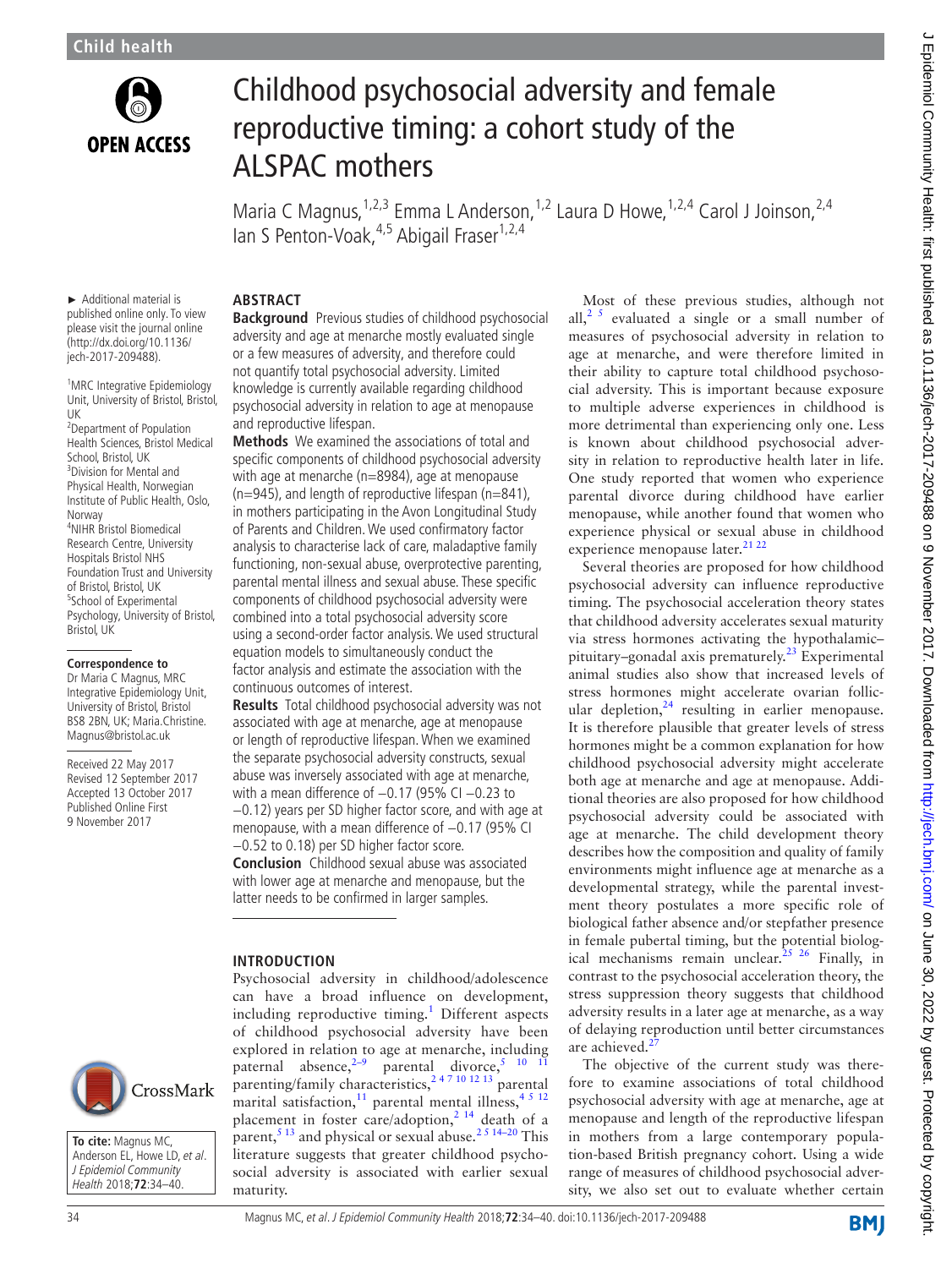components of adversity might be more closely associated with female reproductive timing than others, to further clarify potential explanatory mechanisms.

## **Materials and methods**

#### **The Avon Longitudinal Study of Parents and Children**

The Avon Longitudinal Study of Parents and Children (ALSPAC) recruited women with expected delivery dates between April 1991 and December 1992 living in a defined area of Avon, South West England.<sup>28</sup> <sup>29</sup> The participation rate of invited pregnant women was 75.3%, resulting in 14541 participating women. Written informed consent was obtained from all participants. A fully searchable data dictionary is available online. $3<sup>3</sup>$ 

## **Childhood psychosocial adversity**

Mothers from the ALSPAC cohort (with mean age of 28 years at recruitment; SD 5 years) were asked to retrospectively recall elements related to their childhood psychosocial adversity in questionnaires administered at approximately 12 gestational weeks (at recruitment), at 32 gestational weeks and when the offspring was about 3 years (approximately 4 years after recruitment). The questions asked mothers to report perceived maternal lack of care (12 questions), maternal overprotection (7 questions), maladaptive family functioning (12 questions), parental mental illness (4 questions), sexual abuse (5 questions) and non-sexual abuse (4 questions). Further information on the specific questions under each of these categories is given in online [supplementary table 1.](https://dx.doi.org/10.1136/jech-2017-209488)

## **Ages at menarche and natural menopause, and length of reproductive lifespan**

Participants reported their age at menarche retrospectively in whole years at the time of recruitment. Age at natural menopause was also self-reported. We combined information from a questionnaire administered approximately 19 years after recruitment (at a mean age of 47 years) with information from two clinic visits when participants were a mean of 48 and 51 years, respectively. Participants were asked (1) whether they had a period or menstrual bleeding in the past 12 months and (2) when they experienced their last menstrual period. If participants had not had a menstrual period in the past 12 months, they indicated whether this was due to (1) surgery; (2) chemotherapy or radiation therapy; (3) no obvious reason/menopause; (4) other reasons including, for example, pregnancy/breast feeding or use of contraceptives. We used the answer option 'no obvious reason/menopause' to indicate natural menopause. Length of reproductive lifespan was calculated as age of menopause minus the age at menarche.

## **Covariates**

The ALSPAC mothers reported their age in years, ethnicity (white/European vs other) and educational qualifications (A level or above/O level or below) at baseline. Information regarding their father's occupation (manual vs non-manual) and parental highest educational level (A level or above/O level or below), indicating childhood socioeconomic position, was available in approximately 70% of the study sample.

# **Statistical analysis**

We sought to combine all questions available for each form of psychosocial adversity into a single variable. Therefore, we used confirmatory factor analysis to create single latent constructs for maternal lack of care, maternal overprotection, maladaptive



<span id="page-1-0"></span>**Figure 1** Illustration of sample. ALSPAC, Avon Longitudinal Study of Parents and Children.

family functioning, parental mental illness, sexual abuse and non-sexual abuse (online [supplementary figure 1](https://dx.doi.org/10.1136/jech-2017-209488)). The confirmatory factor analysis uses information on the correlation structure of a set of observed variables to inform a single a priori hypothesised latent construct. For example, we used information on the answer to 12 questions regarding characteristics of the parents' relationship, parental separation/divorce and paternal absence to define the underlying latent construct which we called maladaptive family functioning. Higher values for the latent construct identified in the first-order factor analysis reflect higher levels of childhood psychosocial adversity. These six latent constructs from the first-order confirmatory factor analysis were then used to inform a single latent construct reflecting the total childhood psychosocial adversity in a second-order factor analysis. Women with at least 50% of covariates used to inform each of the six latent constructs of childhood psychosocial adversity were eligible for the analysis ( $n=10038$ ), to ensure that the definition of the factors was not driven by single measures with the least amount of missing information ([figure](#page-1-0) 1).

The factor loadings for the observed variables onto the six latent constructs in the first-order factor analysis, in addition to the factor loadings of the six latent constructs onto the single latent construct of the second-order factor analysis, are displayed in online [supplementary table 1](https://dx.doi.org/10.1136/jech-2017-209488). Measures of childhood psychosocial adversity that are strongly correlated with other measures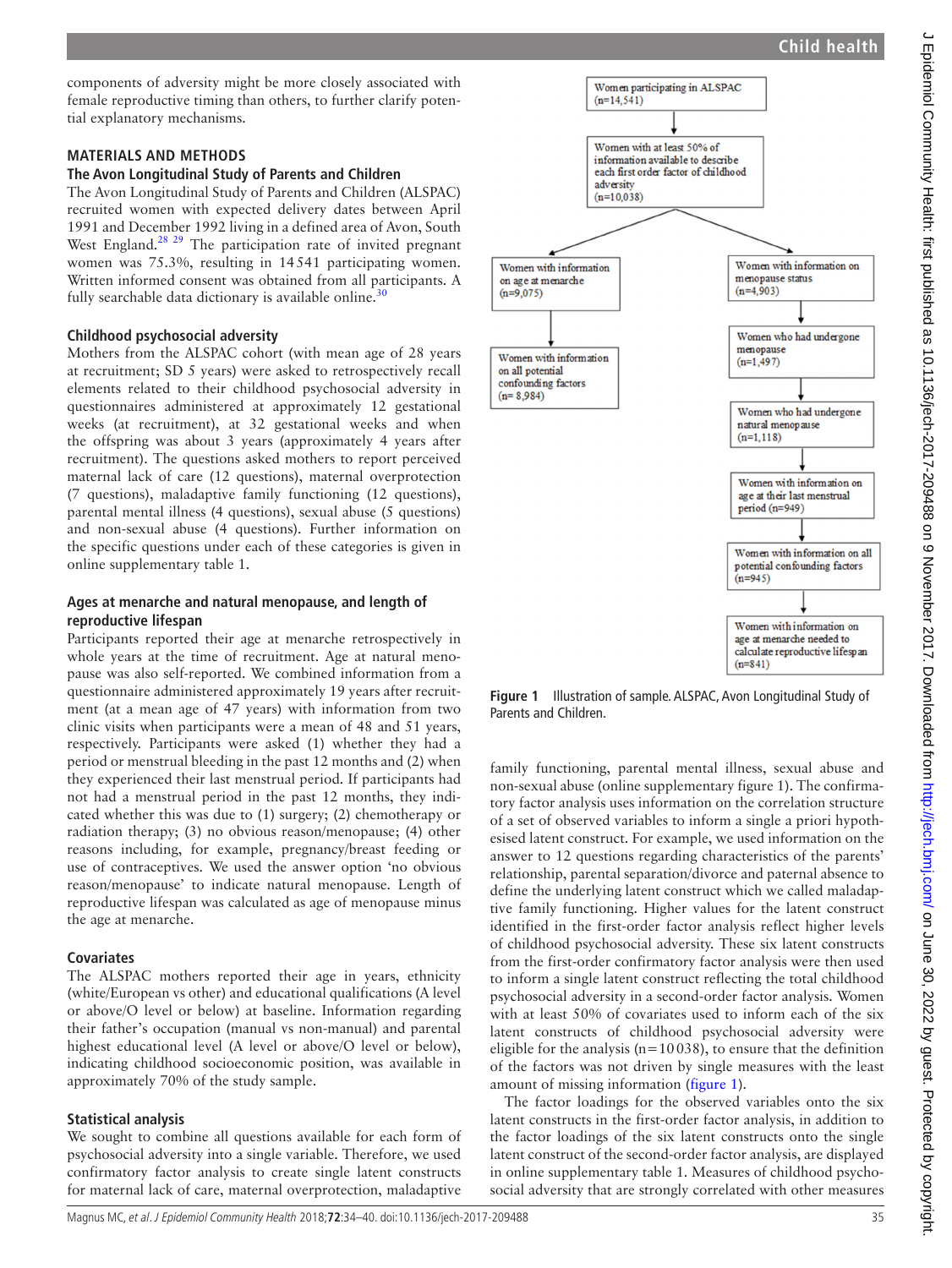of childhood psychosocial adversity, and therefore more likely to co-occur, have higher factor loadings. We examined the model fit for the six first-order factor analyses and the single secondorder factor analysis using root mean square error of approximations, comparative fit index and Tucker-Lewis fit index, which are displayed in online [supplementary table 1](https://dx.doi.org/10.1136/jech-2017-209488). The model fit statistics for this confirmatory factor analysis were reasonable.

Structural equation models (SEM) were used to simultaneously conduct the factor analyses of childhood psychosocial adversity as described above and examine their associations with the continuous outcomes of interest. The effect estimates indicate the mean difference in the outcome per SD increase in the latent construct reflecting childhood psychosocial adversity. We constructed an unadjusted model (model 1), a model adjusted for age at recruitment and ethnicity (model 2), and a model further adjusting adult educational qualifications (model 3). We adjusted for adult educational qualifications in a separate model, since it could plausibly be on the causal pathway, particularly for age at menopause and length of reproductive lifespan. A sensitivity analysis adjusted for parental highest educational level and paternal occupation as direct measures of childhood socioeconomic position in the subsample with this information available. The SEM dealt with missing data using a weighted least squares mean and variance adjusted estimator, which assumes missing at random. We subsequently repeated the analysis restricted to individuals with information on all variables used to inform the six latent constructs in the first-order factor analysis. We also conducted a sensitivity analysis including all individuals with information on at least one of the measures of psychosocial adversity used to inform the latent constructs in the firstorder factor analysis. Finally, we investigated the associations of paternal absence with the outcomes of interests more closely using linear regression.

The analyses were conducted on Mplus V.7.31 (Muthén & Muthén, 2008) and Stata V.14.

# **Results**

Of the 10038 eligible women, 8984 with information on childhood psychosocial adversity, covariates and age at menarche were included in the analysis of age at menarche [\(figure](#page-1-0) 1). Those with the information necessary to be included in the primary analysis were older, more likely to be European/white and more likely to have higher educational attainment than those without sufficient information (online [supplementary table 2](https://dx.doi.org/10.1136/jech-2017-209488)). A total of 4903 women had information on menopausal status, out of whom 945 had experienced natural menopause and had information on their age at the last menstrual period ([figure](#page-1-0) 1). Eight hundred and forty-one were included in the analysis of length of reproductive lifespan [\(figure](#page-1-0) 1). The women included in the secondary analysis (age at natural menopause and length of reproductive lifespan) were older and on average had a higher educational level compared with those included in the primary analysis (age at menarche) ([table](#page-2-0) 1). There was a modest to strong correlation between the six factors identified in the firstorder factor analysis (online [supplementary table 3](https://dx.doi.org/10.1136/jech-2017-209488)).

## **Childhood psychosocial adversity and age at menarche**

The mean age at menarche was 12.9 years (SD: 1.5; range 8–19 years). We observed no strong evidence of an association between total childhood psychosocial adversity and age at menarche ([table](#page-3-0) 2). When we examined associations of different types of psychosocial adversity with age at menarche, we observed an inverse association between the latent construct for sexual

<span id="page-2-0"></span>**Table 1** Distribution of background characteristics in each analysis sample

| sample                                      |                                         |                                             |                                                            |
|---------------------------------------------|-----------------------------------------|---------------------------------------------|------------------------------------------------------------|
| <b>Characteristics</b>                      | Age at<br>menarche in<br>years (n=8984) | Age at<br>menopause in<br>years ( $n=945$ ) | Length of<br>reproductive lifespan<br>in years ( $n=841$ ) |
| Age at delivery/<br>enrolment               | 28.5(4.8)                               | 34.2 (3.4)                                  | 34.2(3.4)                                                  |
| Ethnicity                                   |                                         |                                             |                                                            |
| White/European                              | 8798 (97.9)                             | 927 (98.1)                                  | 823 (97.9)                                                 |
| Other                                       | 186 (2.1)                               | 18 (1.9)                                    | 18(2.1)                                                    |
| <b>Educational qualifications</b>           |                                         |                                             |                                                            |
| A level or above                            | 3499 (39.0)                             | 555 (58.7)                                  | 495 (58.9)                                                 |
| O level or below                            | 5485 (61.0)                             | 390 (41.3)                                  | 346 (41.1)                                                 |
| Parental highest educational qualifications |                                         |                                             |                                                            |
| A level or above                            | 1784 (19.9)                             | 232 (24.6)                                  | 210 (25.0)                                                 |
| O level or below                            | 4666 (51.9)                             | 489 (51.7)                                  | 432 (51.4)                                                 |
| <b>Missing</b>                              | 2534 (28.2)                             | 224 (23.7)                                  | 199 (23.7)                                                 |
| Paternal occupation                         |                                         |                                             |                                                            |
| Non-manual                                  | 3505 (39.0)                             | 487 (51.5)                                  | 429 (51.0)                                                 |
| Manual                                      | 3806 (42.3)                             | 330 (35.0)                                  | 296 (35.2)                                                 |
| <b>Missing</b>                              | 1673 (18.6)                             | 128 (13.5)                                  | 116 (13.8)                                                 |

abuse and age at menarche in both unadjusted and confounder-adjusted models [\(table](#page-3-0) 2). There was no strong evidence of associations with any other types of childhood psychosocial adversity (maternal lack of care, maladaptive family functioning, non-sexual abuse, maternal overprotective parenting and parental mental illness) [\(table](#page-3-0) 2).

# **Childhood psychosocial adversity and age at menopause and reproductive lifespan**

The mean age at menopause was 48.6 years (SD 3.8; range 35–58 years), while the mean length of reproductive lifespan was 35.7 years (SD 4.0; range 21–45 years). There was no strong evidence of associations of total childhood psychosocial adversity, nor any of the different types of childhood psychosocial adversity, with age at menopause [\(table](#page-3-1) 3) or length of reproductive lifespan ([table](#page-4-0) 4).

# **Sensitivity analyses**

Multivariable adjustment for direct measures of childhood socioeconomic position did not change the associations (online [supplementary tables 4–6](https://dx.doi.org/10.1136/jech-2017-209488)). The analysis restricted to individuals with complete information on all variables used to inform the six latent constructs (online [supplementary tables 7–9](https://dx.doi.org/10.1136/jech-2017-209488)), or to individuals with at least one measure used to inform the six latent constructs (online [supplementary tables 10–12\)](https://dx.doi.org/10.1136/jech-2017-209488), also yielded similar associations. When we restricted the analysis of age at menarche to the study sample for length of reproductive lifespan (n=841), the association with the latent construct for parental mental illness was strengthened, while the association with sexual abuse was attenuated (online [supplementary](https://dx.doi.org/10.1136/jech-2017-209488) [table 13\)](https://dx.doi.org/10.1136/jech-2017-209488). Finally, paternal absence before the age of 5 was not associated with any of the outcomes after adjusting for potential confounders (online [supplementary table 14\)](https://dx.doi.org/10.1136/jech-2017-209488). However, paternal absence first occurring between 6 and 11 years of age was associated with an earlier age at menopause and more weakly with shorter length of reproductive lifespan (online [supplementary table 14](https://dx.doi.org/10.1136/jech-2017-209488)). Notably, paternal absence was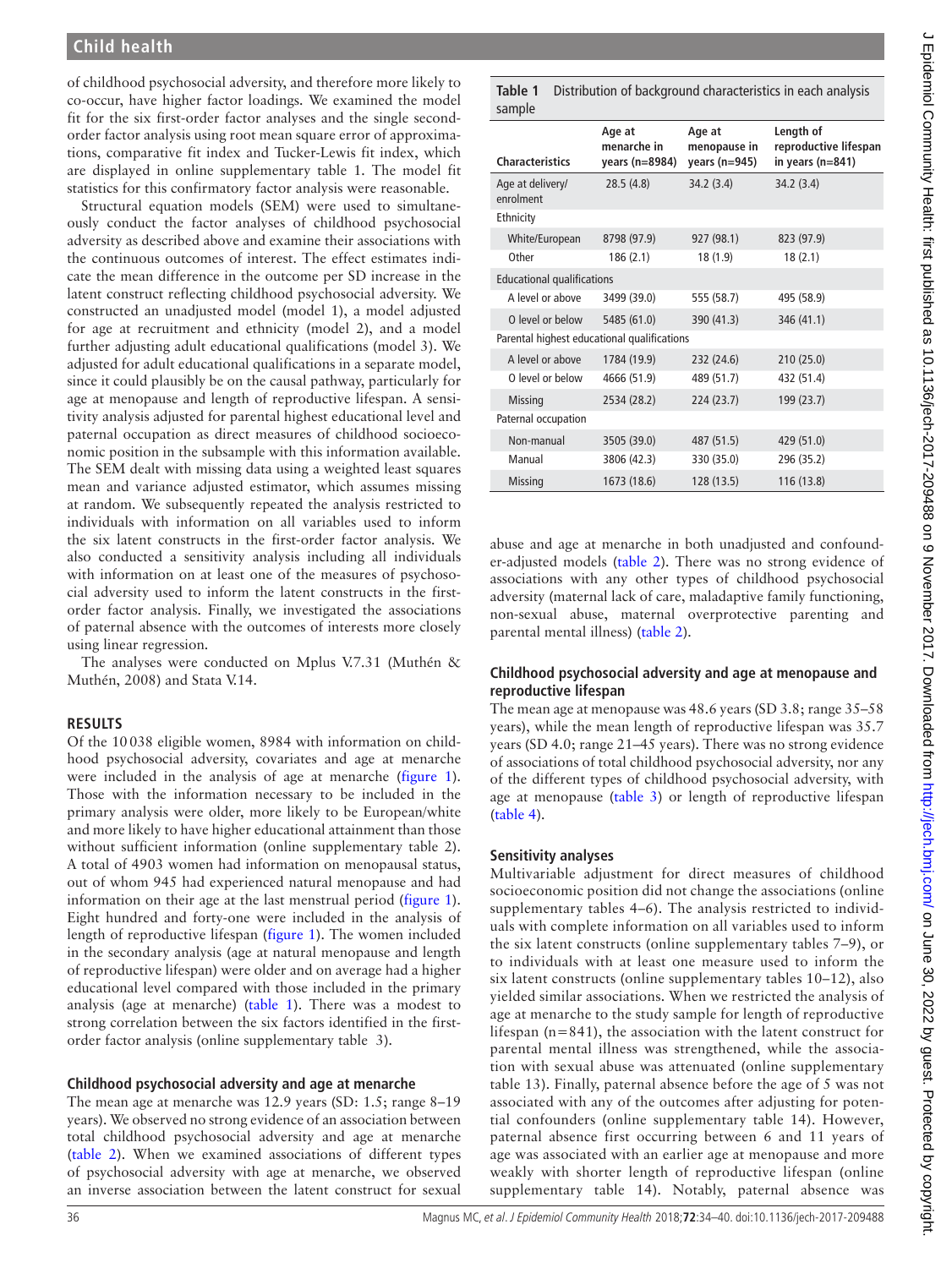<span id="page-3-0"></span>

|  |  |  |  |  | Table 2 Associations of childhood psychosocial adversity with age at menarche (n=8984) |  |
|--|--|--|--|--|----------------------------------------------------------------------------------------|--|
|--|--|--|--|--|----------------------------------------------------------------------------------------|--|

|                                   | $\sqrt{2}$                        |         |                                           |         |                                   |         |
|-----------------------------------|-----------------------------------|---------|-------------------------------------------|---------|-----------------------------------|---------|
|                                   | Model 1                           |         | Model 2                                   |         | Model 3                           |         |
| Exposure                          | Mean difference in years (95% CI) | P value | Mean difference in years (95% CI) P value |         | Mean difference in years (95% CI) | P value |
| Total psychosocial<br>adversity   | $0.005$ (-0.034 to 0.044)         | 0.790   | $0.007$ (-0.032 to 0.046)                 | 0.729   | $0.006$ (-0.033 to 0.045)         | 0.778   |
| Lack of care                      | $0.027$ (-0.008 to 0.062)         | 0.134   | $0.023$ (-0.012 to 0.058)                 | 0.198   | $0.022$ (-0.013 to 0.057)         | 0.223   |
| Maladaptive family<br>functioning | $0.013$ (-0.026 to 0.052)         | 0.527   | $0.023$ (-0.016 to 0.062)                 | 0.251   | $0.022$ (-0.017 to 0.061)         | 0.273   |
| Non-sexual abuse                  | $-0.007$ ( $-0.056$ to 0.042)     | 0.777   | $-0.003$ ( $-0.052$ to 0.046)             | 0.897   | $-0.002$ ( $-0.051$ to 0.047)     | 0.943   |
| Overprotective parenting          | $-0.003$ ( $-0.040$ to 0.034)     | 0.881   | $-0.008$ ( $-0.045$ to 0.029)             | 0.671   | $-0.009$ ( $-0.046$ to 0.028)     | 0.631   |
| Parental mental illness           | $-0.027$ ( $-0.076$ to 0.022)     | 0.280   | $-0.030$ ( $-0.079$ to 0.019)             | 0.220   | $-0.030$ ( $-0.079$ to 0.019)     | 0.220   |
| Sexual abuse                      | $-0.182$ ( $-0.235$ to 0.129)     | < 0.001 | $-0.172$ ( $-0.225$ to 0.119)             | < 0.001 | $-0.173$ ( $-0.226$ to 0.120)     | < 0.001 |

Beta coefficients are interpreted as a mean difference in age at menarche in years per SD increase in psychosocial adversity.

Model 1: unadjusted.

Model 2: adjusted for age at recruitment and ethnicity.

Model 3: adjusted for age at recruitment, educational qualifications and ethnicity.

positively associated with the other five latent constructs from the first-order factor analysis (online [supplementary table 15\)](https://dx.doi.org/10.1136/jech-2017-209488).

#### **Discussion**

In this contemporary British cohort, total childhood psychosocial adversity was not associated with female reproductive timing. When we examined various components of childhood psychosocial adversity, childhood sexual abuse was associated with a younger age at menarche, and there was weak evidence of an association with younger age at menopause. Paternal absence, specifically paternal absence first occurring between 6 and 11 years of age, showed an association with earlier menopause and shorter reproductive lifespan.

#### **Strengths and limitations**

The main strengths of our study is the large size and the range of measures of childhood psychosocial adversity. Since we evaluated multiple measures of childhood psychosocial adversity and three outcomes, we cannot exclude an influence of chance. The retrospectively reported measures of childhood psychosocial adversity were largely based on perceptions that could have been modified in the light of experience over time. We also could not establish with certainty whether the adversity had been experienced before or after menarche, as participants were asked about sexual abuse up to the age of 16/17 years. We relied on recall of age at menarche at a mean age of 28 years. There is mixed evidence of the ability of women to

recall their age at menarche. $3132$  Furthermore, age at menarche in whole years is a rather crude measure, which might make it difficult to capture more subtle differences. There was also a substantial loss to follow-up at the time points when we gathered information to define age at menopause. We therefore had lower statistical power for the secondary outcomes, and we cannot rule out an influence of selection. In addition, the overall proportion of women who had undergone natural menopause was relatively low in this cohort (22%). Of the 1497 women who had undergone menopause, 379 (25%) had undergone surgical menopause and 1118 (75%) had undergone natural menopause. This likely reflects the young age of the cohort, and the proportion of women with natural menopause will increase as the cohort ages. Notably, we did not observe similar associations of childhood psychosocial adversity with age at menarche in the subsample included in the analysis of length of reproductive lifespan, which could be explained by the age and/or socioeconomic differences among the two samples.

## **Comparison with previous studies**

Two previous studies quantified total childhood adversity in relation to age at menarche, using the absolute number of childhood adversities as the exposure.<sup>25</sup> Results from the National Child Development Study that evaluated six childhood psychosocial adversity indicators found that a higher absolute number of childhood psychosocial adversities was

<span id="page-3-1"></span>

| Associations of childhood psychosocial adversity with age at menopause (n=945)<br>Table 3 |                                    |         |                                   |         |                                   |         |  |  |
|-------------------------------------------------------------------------------------------|------------------------------------|---------|-----------------------------------|---------|-----------------------------------|---------|--|--|
| Model 1                                                                                   |                                    | Model 2 |                                   | Model 3 |                                   |         |  |  |
| <b>Exposure</b>                                                                           | Mean difference in years (95% CI)  | P value | Mean difference in years (95% CI) | P value | Mean difference in years (95% CI) | P value |  |  |
| Total psychosocial adversity                                                              | $0.000 (-0.290 \text{ to } 0.290)$ | 0.998   | $-0.010$ ( $-0.275$ to 0.255)     | 0.940   | $-0.023$ ( $-0.286$ to 0.240)     | 0.864   |  |  |
| Lack of care                                                                              | $0.067$ (-0.205 to 0.339)          | 0.631   | $0.047$ (-0.198 to 0.292)         | 0.706   | $0.036$ (-0.207 to 0.279)         | 0.770   |  |  |
| Maladaptive family<br>functioning                                                         | $-0.103$ ( $-0.395$ to 0.189)      | 0.487   | $-0.024$ ( $-0.287$ to 0.239)     | 0.856   | $-0.021$ ( $-0.286$ to 0.244)     | 0.877   |  |  |
| Non-sexual abuse                                                                          | $0.018 (-0.364)$ to $0.400$        | 0.927   | $0.004 (-0.341$ to $0.349)$       | 0.982   | $-0.014$ ( $-0.343$ to 0.315)     | 0.934   |  |  |
| Overprotective parenting                                                                  | $0.061$ (-0.223 to 0.345)          | 0.674   | $-0.076$ ( $-0.339$ to 0.187)     | 0.569   | $-0.090$ ( $-0.351$ to 0.171)     | 0.498   |  |  |
| Parental mental illness                                                                   | $-0.229$ ( $-0.613$ to 0.155)      | 0.244   | $-0.111$ (0.444 to 0.222)         | 0.514   | $-0.154$ ( $-0.489$ to 0.181)     | 0.368   |  |  |
| Sexual abuse                                                                              | $-0.189$ ( $-0.575$ to 0.197)      | 0.338   | $-0.169$ ( $-0.518$ to 0.180)     | 0.342   | $-0.182$ ( $-0.529$ to 0.165)     | 0.304   |  |  |

Beta coefficients are interpreted as the mean difference in age at menopause in years per SD increase in psychosocial adversity.

Model 1: unadjusted.

Model 2: adjusted for age at recruitment and ethnicity.

Model 3: adjusted for age at recruitment, educational qualifications and ethnicity.

Magnus MC, et al. J Epidemiol Community Health 2018;**72**:34–40. doi:10.1136/jech-2017-209488 37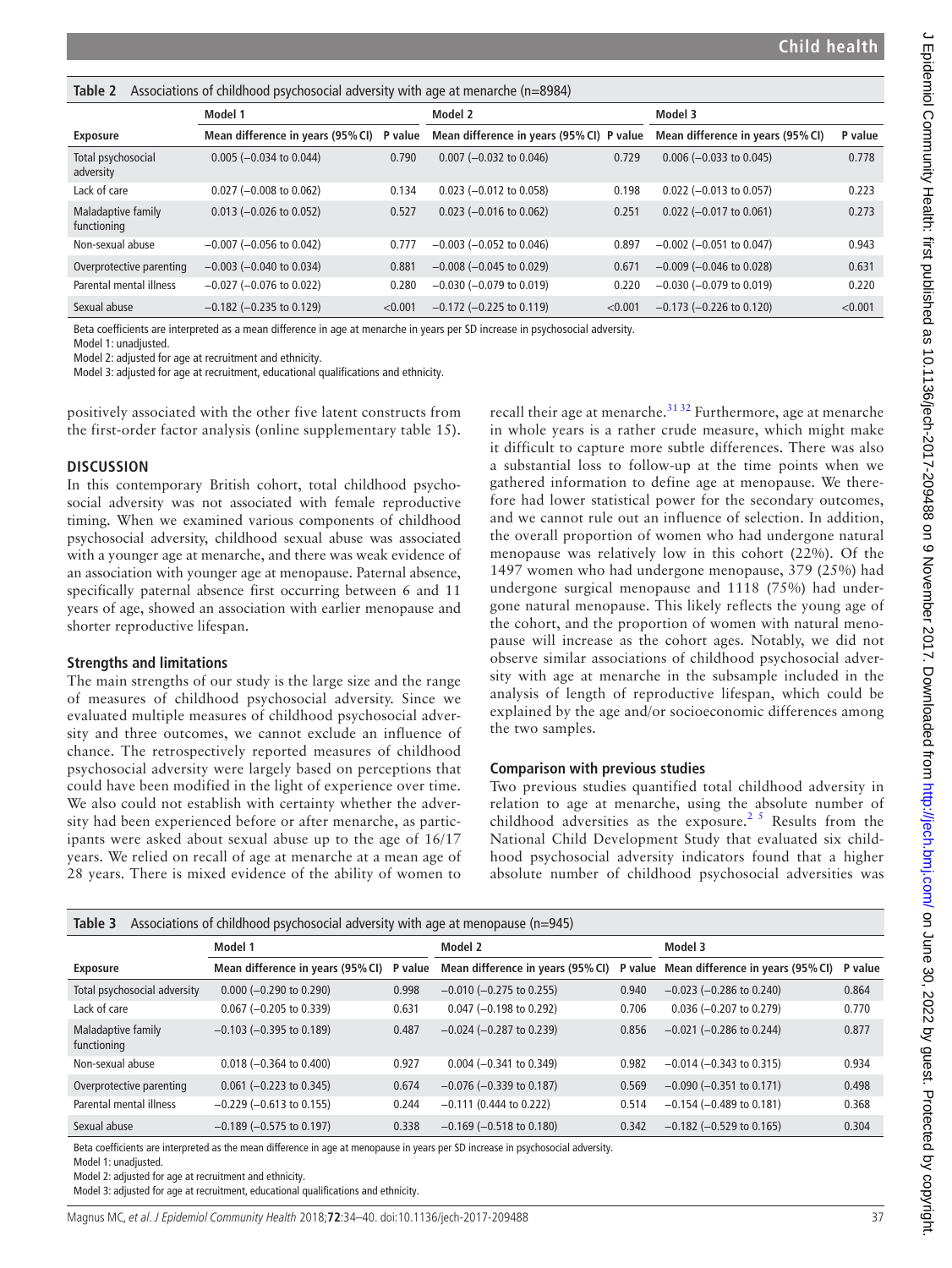<span id="page-4-0"></span>

|  |  |  |  | Table 4 Associations of childhood psychosocial adversity with length of reproductive lifespan (n=841) |
|--|--|--|--|-------------------------------------------------------------------------------------------------------|
|--|--|--|--|-------------------------------------------------------------------------------------------------------|

|                                   | Model 1                           |         | Model 2                            |         | Model 3                           |         |
|-----------------------------------|-----------------------------------|---------|------------------------------------|---------|-----------------------------------|---------|
| <b>Exposure</b>                   | Mean difference in years (95% CI) | P value | Mean difference in years (95% CI)  | P value | Mean difference in years (95% CI) | P value |
| Total psychosocial<br>adversity   | $-0.016$ ( $-0.337$ to 0.305)     | 0.922   | $-0.024$ ( $-0.318$ to 0.270)      | 0.873   | $-0.040$ ( $-0.331$ to 0.250)     | 0.786   |
| Lack of care                      | $-0.008$ ( $-0.308$ to 0.292)     | 0.957   | $-0.040$ ( $-0.309$ to 0.229)      | 0.770   | $-0.057$ ( $-0.324$ to 0.210)     | 0.673   |
| Maladaptive family<br>functioning | $0.001$ (-0.322 to 0.324)         | 0.993   | $0.114 (-0.180 \text{ to } 0.408)$ | 0.448   | $0.122$ (-0.172 to 0.416)         | 0.414   |
| Non-sexual abuse                  | $-0.025$ ( $-0.425$ to 0.375)     | 0.901   | $-0.052$ ( $-0.415$ to 0.311)      | 0.779   | $-0.057$ ( $-0.406$ to 0.292)     | 0.748   |
| Overprotective parenting          | $0.028$ (-0.291 to 0.347)         | 0.864   | $-0.142$ ( $-0.440$ to 0.156)      | 0.350   | $-0.169$ ( $-0.465$ to 0.127)     | 0.263   |
| Parental mental illness           | $-0.082$ ( $-0.517$ to 0.353)     | 0.713   | $0.024 (-0.372$ to $0.420)$        | 0.905   | $-0.012$ ( $-0.404$ to 0.380)     | 0.951   |
| Sexual abuse                      | $-0.084$ ( $-0.515$ to 0.347)     | 0.701   | $-0.044$ ( $-0.444$ to 0.356)      | 0.830   | $-0.069$ ( $-0.461$ to 0.323)     | 0.729   |

Beta coefficients are interpreted as a mean difference in length of reproductive lifespan in years per SD increase in psychosocial adversity.

Model 1: unadjusted.

Model 2: adjusted for age at recruitment and ethnicity.

Model 3: adjusted for age at recruitment, educational qualifications and ethnicity.

associated with later age at menarche. $2$  However, consistent with our findings, sexual abuse was the indicator most strongly associated with early menarche, with an OR for menarche at 11 years or younger of 2.60 (95% CI 1.40 to 4.81) compared with those with menarche at 1[2](#page-5-1) or 13 years of age. $^2$  Findings from the National Comorbidity Survey-Replication including 11 different childhood psychosocial adversities indicated that 5 were associated with an increased risk of menarche at 11 years or younger, and that childhood sexual abuse was the only adversity associated with early menarche after adjustment for co-occurring adversities, with an OR of 1.77 (95% CI 1.21 to 2.60) compared with those with at menarche at 12 years or older.<sup>[5](#page-5-2)</sup>

In contrast to previous studies, we observed no associations of non-sexual abuse,<sup>2 5 14 15 18</sup> or parenting/family characteristics,<sup>2 4 7 10 12 13</sup> with age at menarche. Notably, the type of information available on parenting/family characteristics varied greatly across studies.<sup>2 4 7</sup> <sup>10</sup> <sup>12</sup> <sup>13</sup> We also did not replicate the inverse association observed between paternal absence and age at menarche in previous studies. $2-9$ 

Less evidence is available on childhood psychosocial adver-sity and age at menopause.<sup>[21 22 33](#page-5-5)</sup> Analyses of 1515 women ages 47–53 years in the UK 1946 Birth Cohort indicated that women who experienced parental divorce early in life (before age 5 years) were more likely to be postmenopausal at the time of study (HR 2.14;  $95\%$  CI 1.33 to 3.42).<sup>[21](#page-5-5)</sup> In contrast to these results, we did not observe an association with paternal absence the first 5 years of life, but found that paternal absence first occurring between 6 and 11 years was associated with an earlier menopause. Results from the Harvard Study of Moods and Cycles further found that childhood physical and sexual abuse was associated with higher levels of both follicle stimulating hormone and oestradiol among premenopausal women 41–45 years of age, which could predict an earlier menopausal transition. $3\overline{3}$  Seemingly in contrast to these findings of premenopausal hormone levels, later findings from this cohort showed that women who had experienced childhood physical childhood abuse entered perimenopause at an older age. $^{22}$  $^{22}$  $^{22}$ 

#### **Potential explanatory mechanisms**

The heterogeneity in the reported associations between the different measures of childhood adversity and female reproductive timing across existing studies might reflect differences between cohorts over time and between geographical areas. This notion is supported by the fact that a previous study of

paternal absence and age at menarche in the ALSPAC offspring, that is, including the daughters of women included in the current study, reported an earlier menarche among those who had experienced paternal absence.<sup>[9](#page-5-15)</sup>

Our findings (and others<sup>[2 5](#page-5-1)</sup>) suggest a specific association between sexual abuse and earlier menarche. We did not observe similar associations with the other types of childhood psychosocial adversity, nor with total childhood psychosocial adversity. We interpret this as indicating that the association reflects something unique to sexual abuse, particularly as these findings are consistent with previous reports. Childhood sexual abuse is likely to be the most severe psychosocial adversity that we captured. Notably, we could not clearly establish the temporal direction of the association, and there is literature indicating that women who experience menarche at an earlier age might be more vulnerable to childhood/adolescent sexual abuse. $34-36$ 

The observed link between stress hormones and accelerated depletion of the ovarian follicular could potentially be an explanation for the inverse association between paternal absence and age at menopause.<sup>24</sup> Since women are born with a finite number of ovarian follicles, an accelerated depletion can result in an earlier menopause.<sup>[37](#page-6-0)</sup> While we acknowledge that sexual abuse is likely to be the most severe childhood experience we were able to capture, it is possible that paternal absence could be a stronger indicator of cumulative psychosocial adversity across the life course, which might in turn be more likely to influence age at menopause as opposed to age at menarche. For example, paternal absence is plausibly associated with a broad range of measures of social disadvantage and lifestyle characteristics that are difficult to capture, which could in turn be linked to higher levels of stress hormones across the life course and subsequent accelerated ovarian follicular depletion.<sup>[38 39](#page-6-1)</sup> Further information is necessary to substantiate this hypothesis.

## **Conclusion**

Childhood sexual abuse was associated with a lower age at menarche, and showed some evidence of an association with a lower age at menopause, but this needs to be examined in larger samples. Paternal absence was also associated with earlier age at menopause in secondary analyses. Other aspects of childhood psychosocial adversity showed no strong evidence of associations with female reproductive timing.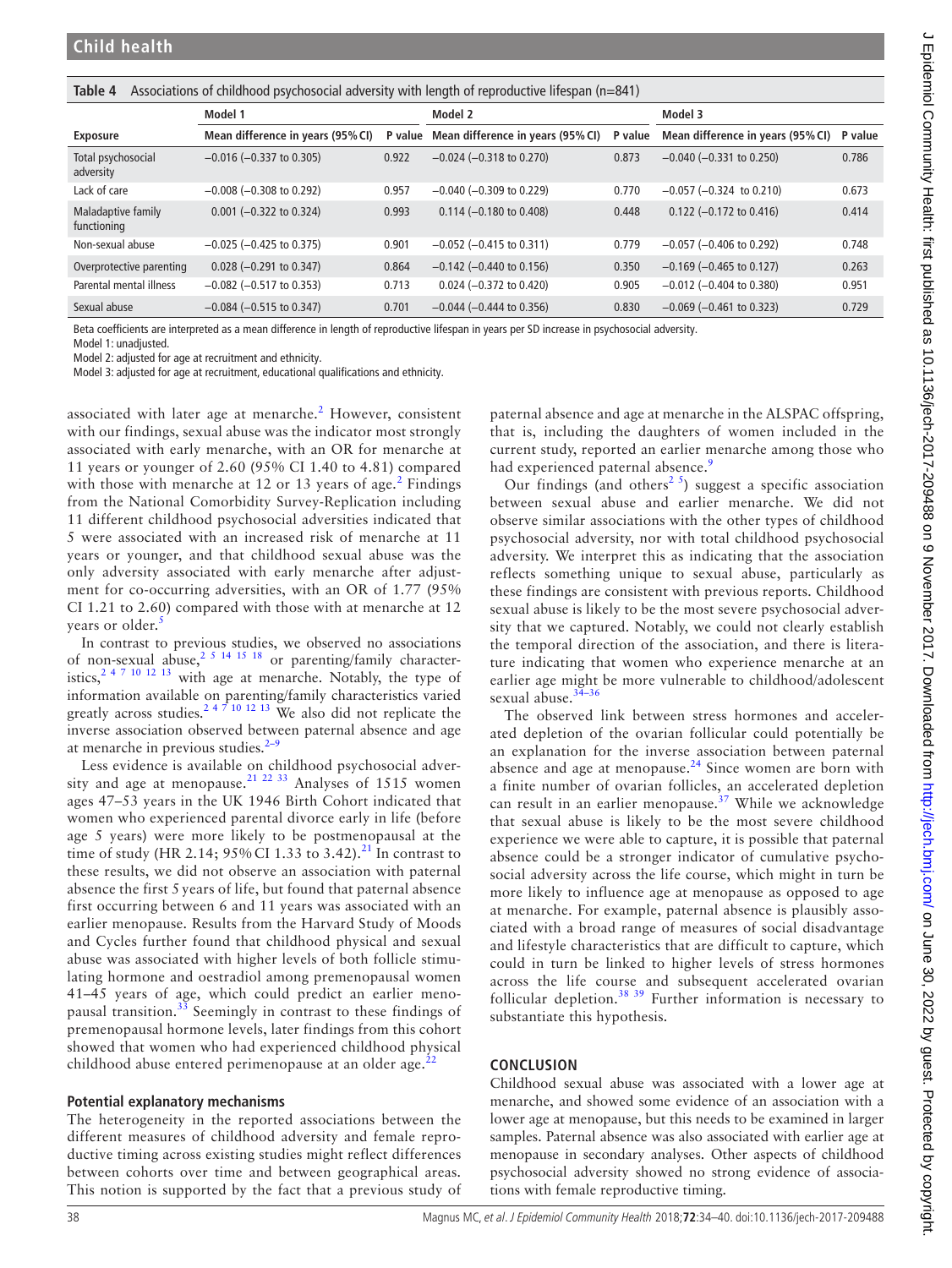# **Child health**

# **What is already known on this subject**

- ► The majority of previous studies looking at childhood psychosocial adversity and age at menarche could not quantify total psychosocial adversity.
- ► Limited knowledge is currently available regarding whether any aspects of childhood psychosocial adversity might be associated with age at menopause or length of reproductive lifespan.
- ► It therefore remains unclear if any of the previously reported associations between childhood psychosocial adversity and earlier menarche might also be reflected in an earlier menopausal transition.

# **What this study adds**

- ► In our comprehensive confirmatory factor analysis of childhood psychosocial adversity, we observed no association between total childhood psychosocial adversity and age at menarche, age at menopause or length of reproductive lifespan.
- ► Our findings inciated a robust association specific to childhood sexual abuse with earlier menarche.
- ► This is the first study to report that childhood sexual abuse might also be associated with earlier menopause, but this needs to be confirmed in larger studies.

**Acknowledgements** We are extremely grateful to all the families who took part in this study, the midwives for their help in recruiting them, and the whole ALSPAC team, which includes interviewers, computer and laboratory technicians, clerical workers, research scientists, volunteers, managers, receptionists and nurses.

**Contributors** MCM and AF designed the study. MCM conducted the analysis and drafted the initial paper. ELA and LH contributed to the quality assurance of statistical methods. CJJ and ISP-V contributed to the interpretation of the results. All authors critically revised the paper.

**Funding** The UK Medical Research Council, the Wellcome Trust (102215/2/13/2) and the University of Bristol provide core support for the data collection in ALSPAC. MCM, ELA, LH and AF work at the MRC Integrative Epidemiology Unit at the University of Bristol, which receives infrastructure funding from the UK Medical Research Council (MRC) (MC/UU/12013/5). AF and MCM are funded by a UK MRC fellowship awarded to AF (MR/M009351/1). LH is funded by a UK MRC fellowship (MR/M020894/1). This work was also supported by a grant from the UK Economic and Social Research Council (ES/M010317/1) and the National Institute on Aging of the National Institutes of Health (R01AG048835).

**Competing interests** None declared.

**Ethics approval** Ethical approval for the data collection in ALSPAC was granted by the ALSPAC Law and Ethics Committee and the Local Research Ethics Committees.

**Provenance and peer review** Not commissioned; externally peer reviewed.

**Data sharing statement** ALSPAC data are available by contacting the executive committee at alspac-exec@bristol.ac.uk.

**Open Access** This is an Open Access article distributed in accordance with the terms of the Creative Commons Attribution (CC BY 4.0) license, which permits others to distribute, remix, adapt and build upon this work, for commercial use, provided the original work is properly cited. See: <http://creativecommons.org/licenses/by/4.0/>

© Article author(s) (or their employer(s) unless otherwise stated in the text of the article) 2018. All rights reserved. No commercial use is permitted unless otherwise expressly granted.

## **References**

- <span id="page-5-0"></span>1 Mishra GD, Cooper R, Tom SE, et al. Early life circumstances and their impact on menarche and menopause. [Womens Health](http://dx.doi.org/10.2217/17455057.5.2.175) 2009;5:175–90.
- <span id="page-5-1"></span>2 Boynton-Jarrett R, Harville EW. A prospective study of childhood social hardships and age at menarche. [Ann Epidemiol](http://dx.doi.org/10.1016/j.annepidem.2012.08.005) 2012;22:731-7.
- 3 Deardorff J, Ekwaru JP, Kushi LH, et al. Father absence, body mass index, and pubertal timing in girls: differential effects by family income and ethnicity. [J Adolesc Health](http://dx.doi.org/10.1016/j.jadohealth.2010.07.032) 2011;48:441–7.
- <span id="page-5-4"></span>4 Ellis BJ, Garber J. Psychosocial antecedents of variation in girls' pubertal timing: maternal depression, stepfather presence, and marital and family stress. [Child Dev](http://dx.doi.org/10.1111/1467-8624.00159) 2000;71:485–501.
- <span id="page-5-2"></span>5 Henrichs KL, McCauley HL, Miller E, et al. Early menarche and childhood adversities in a nationally representative sample. [Int J Pediatr Endocrinol](http://dx.doi.org/10.1186/1687-9856-2014-14) 2014;2014:14.
- 6 Alvergne A, Faurie C, Raymond M. Developmental plasticity of human reproductive development: effects of early family environment in modern-day France. [Physiol Behav](http://dx.doi.org/10.1016/j.physbeh.2008.09.005) 2008;95:625–32.
- 7 Belsky J, Steinberg LD, Houts RM, et al. Family rearing antecedents of pubertal timing. [Child Dev](http://dx.doi.org/10.1111/j.1467-8624.2007.01067.x) 2007;78:1302–21.
- 8 Matchock RL, Susman EJ. Family composition and menarcheal age: anti-inbreeding strategies. [Am J Hum Biol](http://dx.doi.org/10.1002/ajhb.20508) 2006;18:481–91.
- <span id="page-5-15"></span>9 Culpin I, Heron J, Araya R, et al. Father absence and timing of menarche in adolescent girls from a UK cohort: the mediating role of maternal depression and major financial problems. *[J Adolesc](http://dx.doi.org/10.1016/j.adolescence.2014.02.003)* 2014;37:291-301.
- 10 Chisholm JS, Quinlivan JA, Petersen RW, et al. Early stress predicts age at menarche and first birth, adult attachment, and expected lifespan. [Hum Nat](http://dx.doi.org/10.1007/s12110-005-1009-0) 2005;16:233-65.
- <span id="page-5-3"></span>11 Saxbe DE, Repetti RL. Brief report: fathers' and mothers' marital relationship predicts daughters' pubertal development two years later. [J Adolesc](http://dx.doi.org/10.1016/j.adolescence.2008.06.009) 2009;32:415–23.
- 12 Ellis BJ, Essex MJ. Family environments, adrenarche, and sexual maturation: a longitudinal test of a life history model. [Child Dev](http://dx.doi.org/10.1111/j.1467-8624.2007.01092.x) 2007;78:1799-817.
- 13 Bleil ME, Adler NE, Appelhans BM, et al. Childhood adversity and pubertal timing: understanding the origins of adulthood cardiovascular risk. [Biol Psychol](http://dx.doi.org/10.1016/j.biopsycho.2013.02.005) 2013;93:213–9.
- 14 Mendle J, Leve LD, Van Ryzin M, et al. Associations between early life stress, child maltreatment, and pubertal development among girls in foster care. [J Res Adolesc](http://dx.doi.org/10.1111/j.1532-7795.2011.00746.x) 2011;21:871–80.
- 15 Boynton-Jarrett R, Wright RJ, Putnam FW, et al. Childhood abuse and age at menarche. [J Adolesc Health](http://dx.doi.org/10.1016/j.jadohealth.2012.06.006) 2013;52:241–7.
- 16 Brown J, Cohen P, Chen H, et al. Sexual trajectories of abused and neglected youths. [J Dev Behav Pediatr](http://dx.doi.org/10.1097/00004703-200404000-00001) 2004;25:77–82.
- 17 Li L, Denholm R, Power C. Child maltreatment and household dysfunction: associations with pubertal development in a British birth cohort. [Int J Epidemiol](http://dx.doi.org/10.1093/ije/dyu071) 2014;43:1163–73.
- 18 Wise LA, Palmer JR, Rothman EF, et al. Childhood abuse and early menarche: findings from the black women's health study. [Am J Public Health](http://dx.doi.org/10.2105/AJPH.2008.149005) 2009;99 (Suppl 2):S460–S466.
- 19 Vigil JM, Geary DC, Byrd-Craven J. A life history assessment of early childhood sexual abuse in women. [Dev Psychol](http://dx.doi.org/10.1037/0012-1649.41.3.553) 2005;41:553-61.
- 20 Zabin LS, Emerson MR, Rowland DL. Childhood sexual abuse and early menarche: the direction of their relationship and its implications. [J Adolesc Health](http://dx.doi.org/10.1016/j.jadohealth.2004.07.013) 2005;36:393–400.
- <span id="page-5-5"></span>21 Hardy R, Kuh D. Social and environmental conditions across the life course and age at menopause in a British birth cohort study. [BJOG](http://dx.doi.org/10.1111/j.1471-0528.2004.00348.x) 2005;112:346–54.
- <span id="page-5-14"></span>22 Allsworth JE, Zierler S, Lapane KL, et al. Longitudinal study of the inception of perimenopause in relation to lifetime history of sexual or physical violence. [J Epidemiol Community Health](http://dx.doi.org/10.1136/jech.2003.017160) 2004;58:938–43.
- <span id="page-5-6"></span>23 Putnam FW, Trickett PK. Child sexual abuse: a model of chronic trauma. *[Psychiatry](http://dx.doi.org/10.1080/00332747.1993.11024623)* 1993;56:82–95.
- <span id="page-5-7"></span>24 Yang JG, Chen WY, Li PS. Effects of glucocorticoids on maturation of pig oocytes and their subsequent fertilizing capacity in vitro. [Biol Reprod](http://dx.doi.org/10.1095/biolreprod60.4.929) 1999;60:929-36.
- <span id="page-5-8"></span>25 Ellis BJ. Timing of pubertal maturation in girls: an integrated life history approach. [Psychol Bull](http://dx.doi.org/10.1037/0033-2909.130.6.920) 2004;130:920–58.
- 26 Webster GD, Graber JA, Gesselman AN, et al. A life history theory of father absence and menarche: a meta-analysis. [Evol Psychol](http://dx.doi.org/10.1177/147470491401200202) 2014;12:273-94.
- <span id="page-5-9"></span>27 MacDonald K. An evolutionary perspective on human fertility. *[Popul Environ](http://dx.doi.org/10.1007/BF02436115)* 1999;21:223–46.
- <span id="page-5-10"></span>28 Fraser A, Macdonald-Wallis C, Tilling K, et al. Cohort Profile: the Avon Longitudinal Study of parents and children: ALSPAC mothers cohort. [Int J Epidemiol](http://dx.doi.org/10.1093/ije/dys066) 2013;42:97–110.
- 29 Boyd A, Golding J, Macleod J, et al. Cohort Profile: the 'children of the 90s'-the index offspring of the Avon Longitudinal Study of Parents and Children. [Int J Epidemiol](http://dx.doi.org/10.1093/ije/dys064) 2013;42:111–27.
- <span id="page-5-11"></span>30 CommitteeAE. Accessing data from the ALSPAC cohort.
- <span id="page-5-12"></span>31 Cooper R, Blell M, Hardy R, et al. Validity of age at menarche self-reported in adulthood. [J Epidemiol Community Health](http://dx.doi.org/10.1136/jech.2005.043182) 2006;60:993-7.
- 32 Must A, Phillips SM, Naumova EN, et al. Recall of early menstrual history and menarcheal body size: after 30 years, how well do women remember? [Am J Epidemiol](http://dx.doi.org/10.1093/aje/155.7.672) 2002;155:672–9.
- <span id="page-5-13"></span>33 Allsworth JE, Zierler S, Krieger N, et al. Ovarian function in late reproductive years in relation to lifetime experiences of abuse. [Epidemiology](http://dx.doi.org/10.1097/00001648-200111000-00016) 2001;12:676-81.
- <span id="page-5-16"></span>34 Andersson-Ellström A, Forssman L, Milsom I. Age of sexual debut related to life-style and reproductive health factors in a group of Swedish teenage girls. Acta Obstet [Gynecol Scand](http://dx.doi.org/10.3109/00016349609033359) 1996;75:484–9.
- 35 Helm P, Lidegaard O. The relationship between menarche and sexual, contraceptive, and reproductive life events. [Scand J Prim Health Care](http://dx.doi.org/10.3109/02813439008994930) 1990;8:59-63.